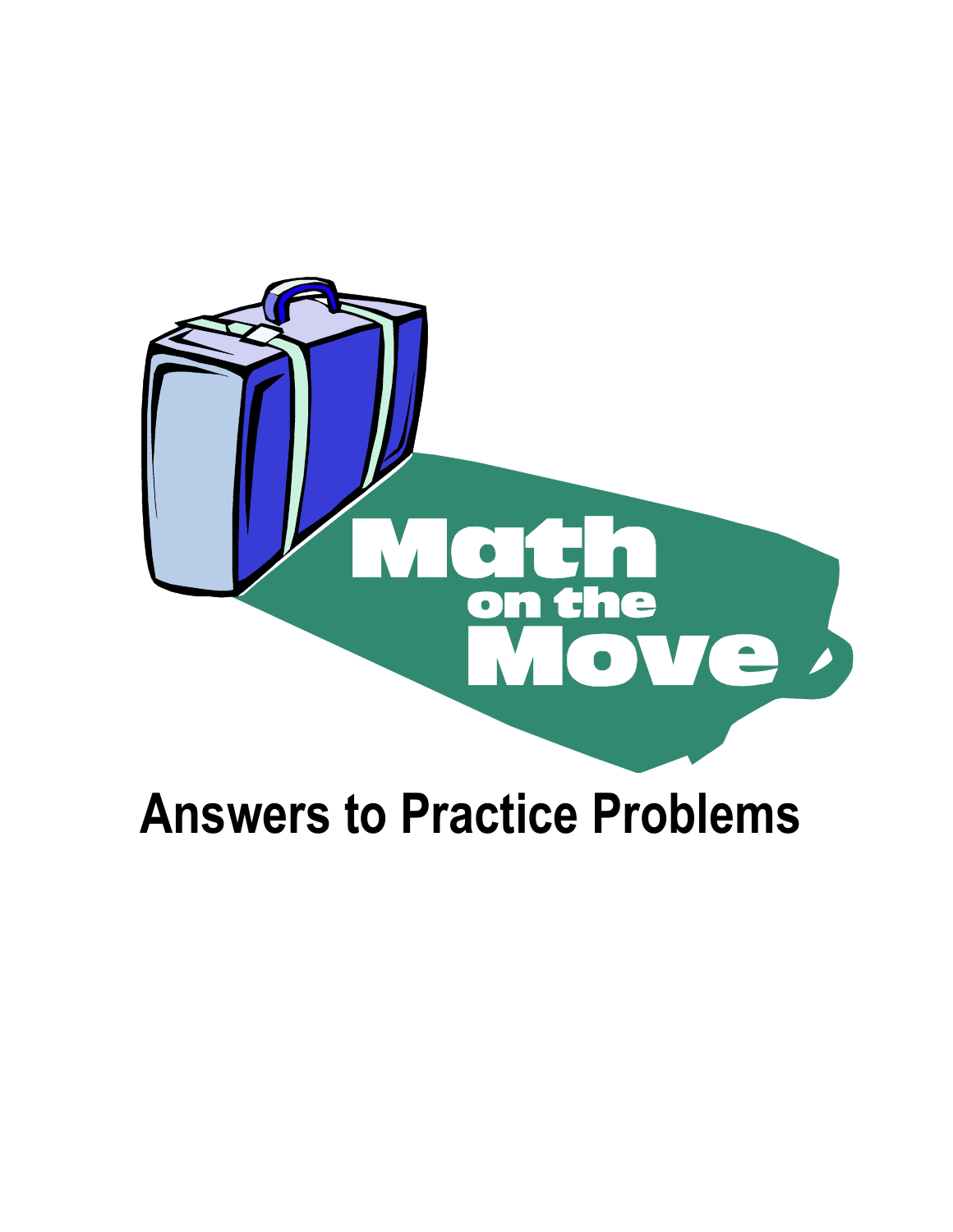## *Authors:*

Jason March, B.A. Tim Wilson, B.A.

## *Editor:*

Linda Shanks

## *Graphics:*

Tim Wilson Jason March Eva McKendry

> National PASS Center Geneseo Migrant Center 3 Mt. Morris – Leicester Rd Leicester, NY 14481 (585) 658-7960 (585) 658-7969 (fax) www.migrant.net/pass



Developed by the National PASS Center under the leadership of the National PASS Coordinating Committee with funding from the Region 20 Education Service Center, San Antonio, Texas, as part of the Mathematics Achievement = Success (MAS) Migrant Education Program Consortium Incentive project. In addition, program support from the Opportunities for Success for Out-of-School Youth (OSY) Migrant Education Program Consortium Incentive project under the leadership of the Kansas Migrant Education Program.

Copyright © 2009 by the National PASS Center. All rights reserved. No part of this book may be reproduced in any form without written permission from the National PASS Center.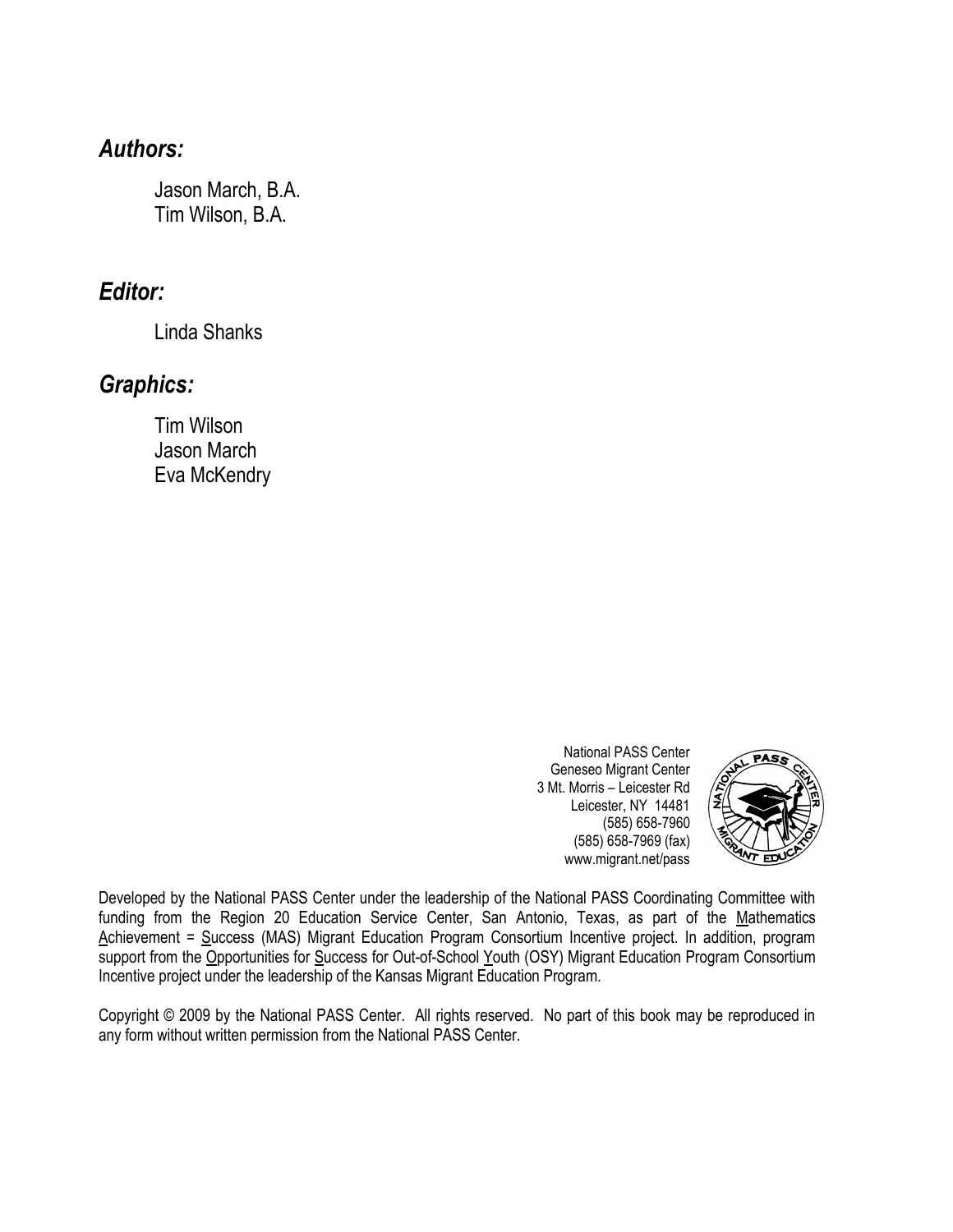

|  |  | 1. a) Addition $(+)$ |  |
|--|--|----------------------|--|
|--|--|----------------------|--|

- b) Subtraction (-)
- c) Multiplication  $(x)$
- d) Multiplication  $(X)$

e) Division  $(+)$ 

- f) Division  $(+)$
- g) Subtraction (-)

| 2. a) $23$ | b) 27 | $\sim$ C) 8 | $d)$ 4 | e) 8 | $f)$ 17 |
|------------|-------|-------------|--------|------|---------|
| g) 4       | h) 24 | i) 2        | j) 33  | k) 7 | I) 46   |

### Set B

| $\overline{1}$ QO $\overline{1}$ | It will take Teresa 357 minutes to watch the three movies |
|----------------------------------|-----------------------------------------------------------|
| 120                              |                                                           |
| $+147$                           |                                                           |
| 357                              |                                                           |
|                                  |                                                           |

- 2.  $8 \times 40 = 320$  Celio will earn \$320 in one week
- 3.  $150 139 = 11$  Rosa only lost 11 pounds. She needs to lose 4 more pounds to reach her goal.  $15 - 11 = 4$
- 4.  $121$ ) $1331$  1331 yen is worth 11 dollars. 11
	- $-121$ 121  $-121$  $\Omega$

#### Math On the Move Answers to Practice Problems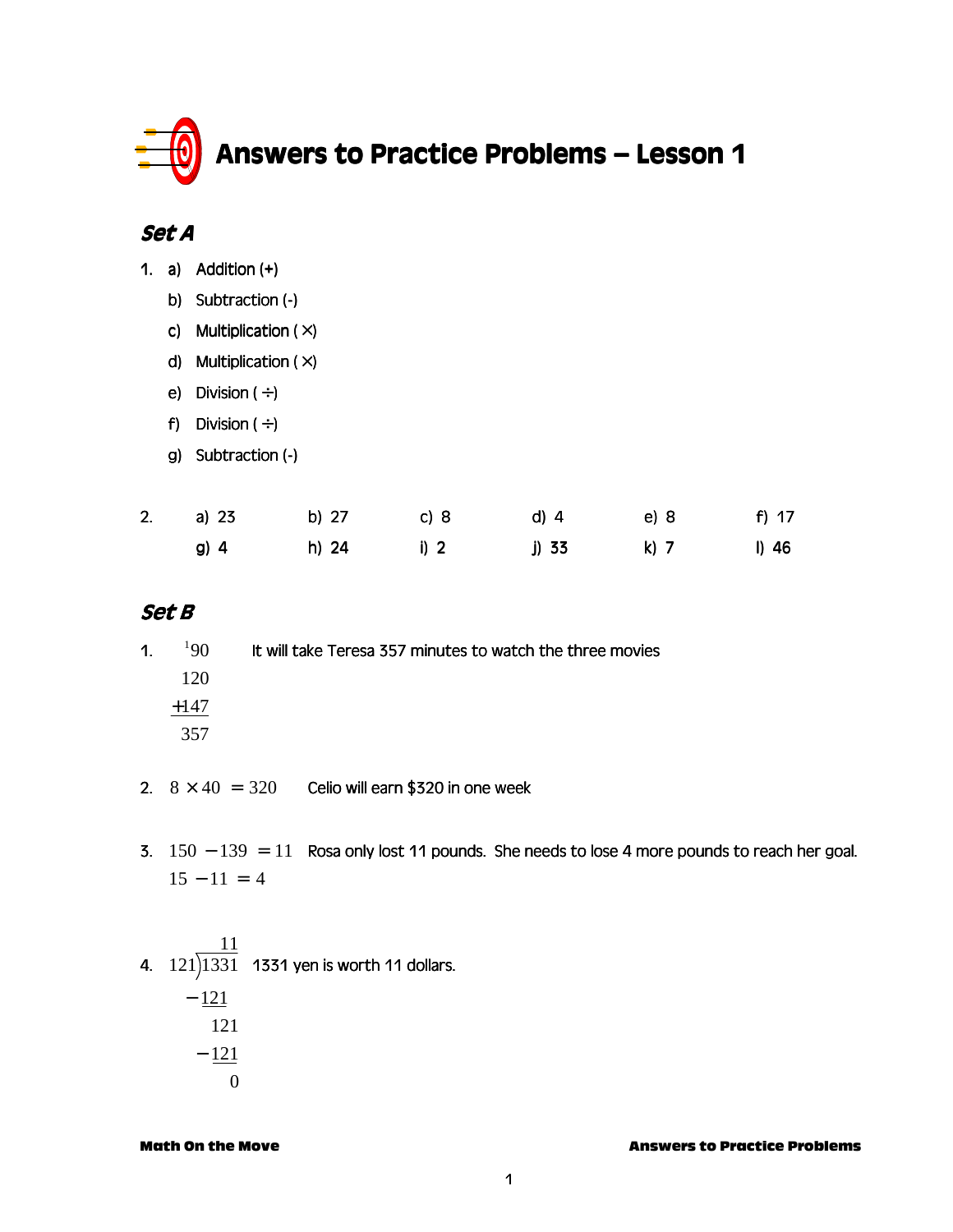

- 1.  $15 18 = -3$ . The Bills lost 3 yards
- 2.  $-12 + 3 = -9$ . The change in the stock was -9.

| 3. | $-.35$<br>$\times 1000$ | Cost to make<br>$\frac{1}{-350}$ 1000 crates | .50<br>$\times$ 500<br>$250 \leftarrow$ | Money earned<br>selling 500<br>crates | $-350 + 250 = -100$ . Earl lost \$100. |  |
|----|-------------------------|----------------------------------------------|-----------------------------------------|---------------------------------------|----------------------------------------|--|
| 4. | a) $-6$                 |                                              | b) $-22$                                | c) $7$                                | d) -4                                  |  |
|    | e) 18                   |                                              | f) $-28$                                | g) $-12$                              | $h) -16$                               |  |

### Set B

1. The answer will be positive. The absolute value of a number is always positive.

#### 2. Answers will vary.

**3.**  $300 + 20 = 320$  $320 - 25 = 295$  $295 + 1500 = 1795$  $1795 - 400 = 1395$  $1395 - 950 = 445$ Carlos does have enough to pay his debts. He will have \$445 left over.

# Answers to Practice Problems - Lesson 3

#### Set A

| 1. a) $-21$ | b) 57  | c) -18 | d) 4 |
|-------------|--------|--------|------|
| e) -3       | $f)$ 3 | g) -4  | h) 9 |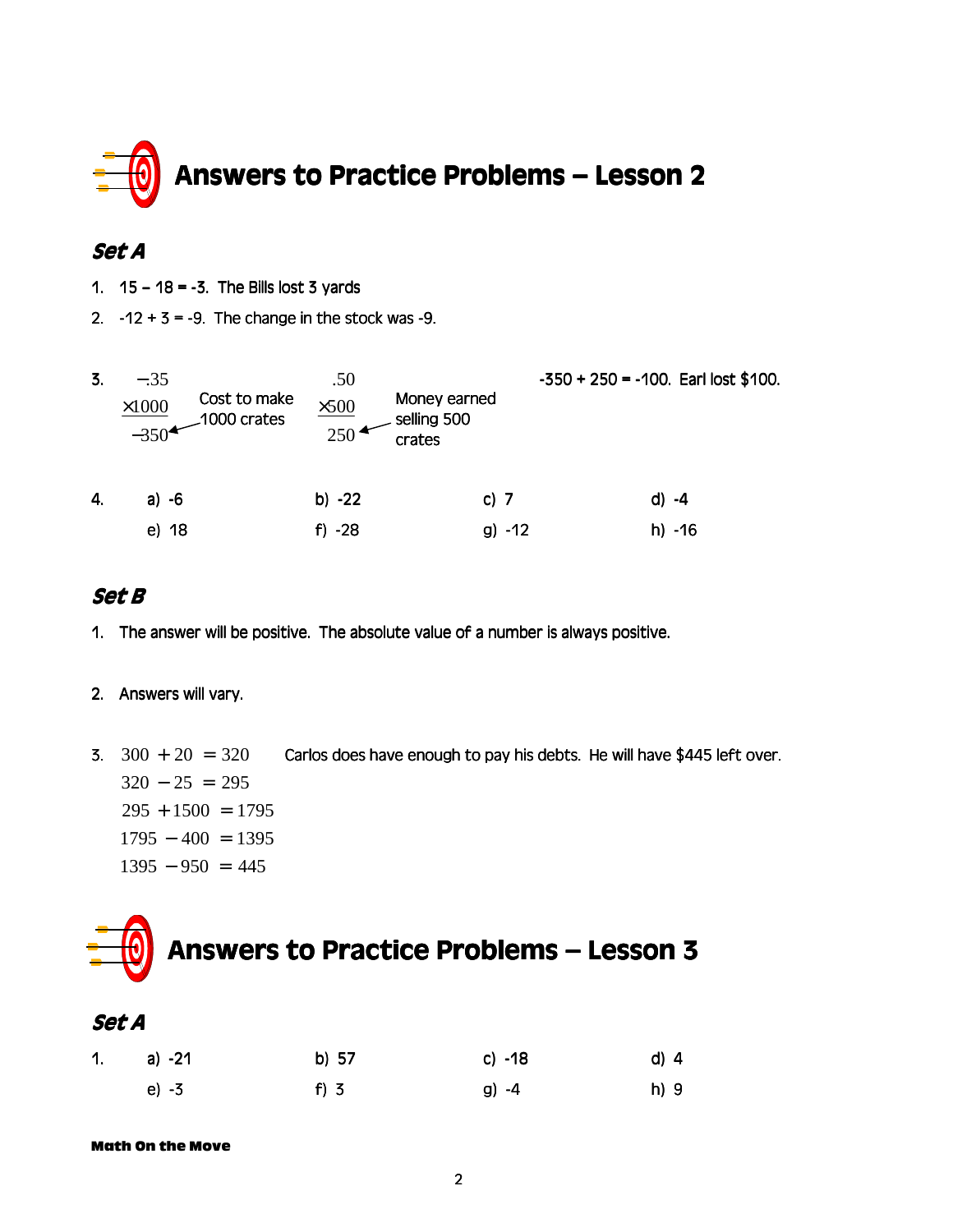| 2. a) 4 | b) 16 | c) 144 | d) 343 |
|---------|-------|--------|--------|
| e) 27   | f) 64 | g) 0   | h) 729 |

- 1. The pattern is alternating between -1 and +1. If the exponent is an even number, the answer is  $+1$ . If the exponent is an odd number, the answer is -1.
- **2.** a)  $10 \times 2^1$  b)  $10 \times 2^2$  c)  $10 \times 2^3$  d)  $10 \times 2^9$  e)  $10 \times 2^{n-1}$
- 3.  $47829174189^0 = 1$ . Anything raised to the zero power is 1.

## Answers to Practice Problems - Lesson 4

#### Set A

- 1. False. The factors of 24 are 1, 2, 3, 4, 6, 8, 12, and 24. The numbers, 4, 6, 8, 12, and 24 are not prime, they are composite.
- 2. a)  $55 = 5 \times 11$  b)  $63 = 7 \times 3 \times 3$  c)  $144 = 2 \times 2 \times 2 \times 2 \times 3 \times 3$ d)  $210 = 2 \times 3 \times 5 \times 7$

| 3. a) $GCF = 1$ | b) GCF = $33$ | c) $GCF = 26$ | d) GCF = $46$ |
|-----------------|---------------|---------------|---------------|
| $ICM = 15$      | $ICM = 330$   | $LCM = 910$   | $ICM = 8050$  |
| e) GCF = $1$    | f) GCF = $1$  | g) GCF = $2$  | h) GCF = $12$ |
| $LCM = 312$     | $LCM = 1722$  | $LCM = 4900$  | $LCM = 120$   |

#### Set B

1. Yes. The greatest common factor is 1. Every positive whole number has a factor of 1; therefore, every positive whole number has a greatest common factor.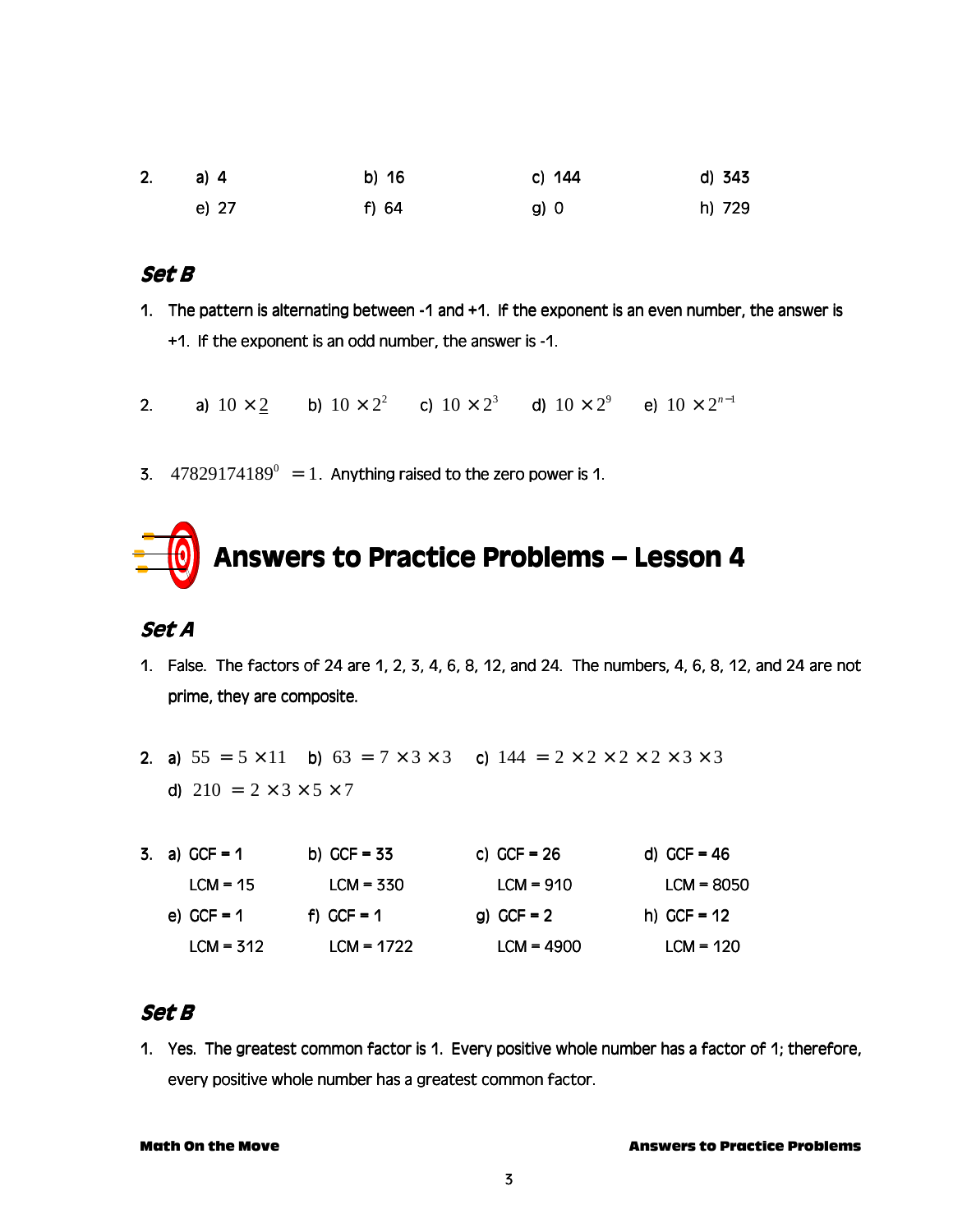2. The GCF is 12. The LCM is  $3 \times 3 \times 2 \times 2 \times 5 \times 7 = 1260$ .



3. Multiples of a number are found by multiplying that number by any whole number. Because there are an infinite number of whole numbers, there can be an infinite number of multiples.

# Answers to Practice Problems - Lesson 5

#### Set A

1. a) Choice A.  $\left(\frac{2}{n}\right)$  $\left(\frac{2}{4}\right)$  is not equivalent to  $\frac{2}{3}$ 2. a)  $\frac{8}{11} = \frac{1}{11}$ 16 2  $=\frac{1}{2}$  b)  $\frac{12}{10} = \frac{2}{3}$ 18 3  $=\frac{2}{3}$  c) simplest form d) simplest form

### Set B

1. Just as there are an infinite number of multiples for a number, there are an infinite number of equivalent forms for any fraction. This is because you can find multiples of the numerator and denominator

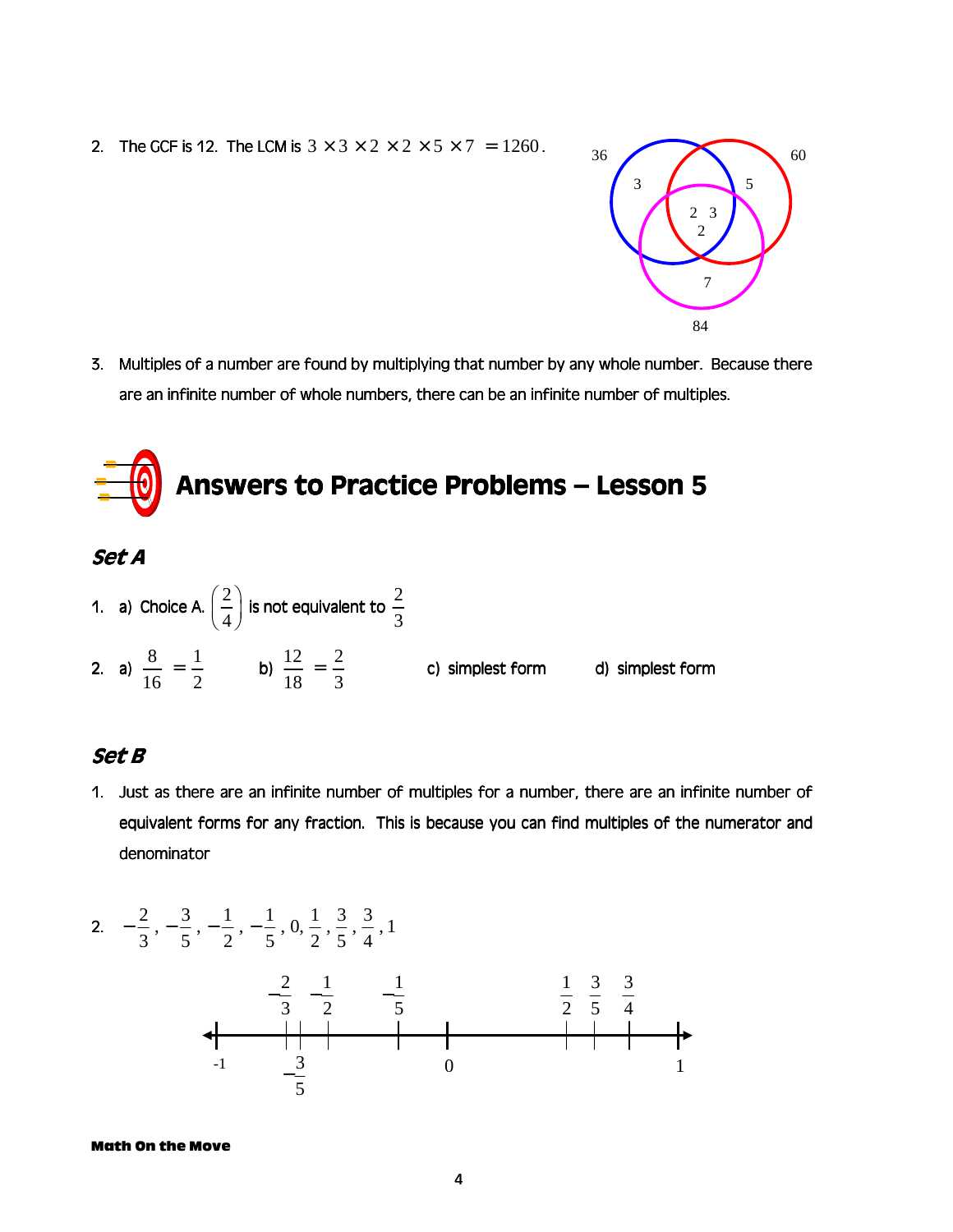3. If the numerator is greater than the denominator, the fraction is improper. It means that you have more than one whole. For example, if you had  $\overset{4}{-}$ 3 of something, you would have 1 whole of



## Answers to Practice Problems - Lesson 6

Set A

| 1. a) $\frac{5}{7}$  | b) $\frac{1}{9}$ | c) $\frac{17}{20}$ | d) $\frac{7}{60}$  |
|----------------------|------------------|--------------------|--------------------|
| 2. a) $\frac{7}{16}$ | b) $\frac{3}{4}$ | c) $\frac{1}{18}$  | d) $\frac{13}{25}$ |

#### Set B

1. Melissa is not right, because she added both the numerators and the denominators. To answer this problem, she must find a common denominator of the two fractions, and then she can add

them. 
$$
\frac{1}{3} + \frac{1}{4} = \frac{4}{12} + \frac{3}{12} = \frac{7}{12}
$$

2.  $\frac{1}{2} \div \frac{1}{4} = \frac{1}{2} \times 6 = 3$ 2 6 2  $\frac{1}{\tau} = \frac{1}{\tau} \times 6 = 3$ . It would take 3 grapevines to fill a half-gallon bucket. Thus, it would take  $3 \times 3 = 9$  grapevines to fill 3 half-gallon buckets.

#### Math On the Move Answers to Practice Problems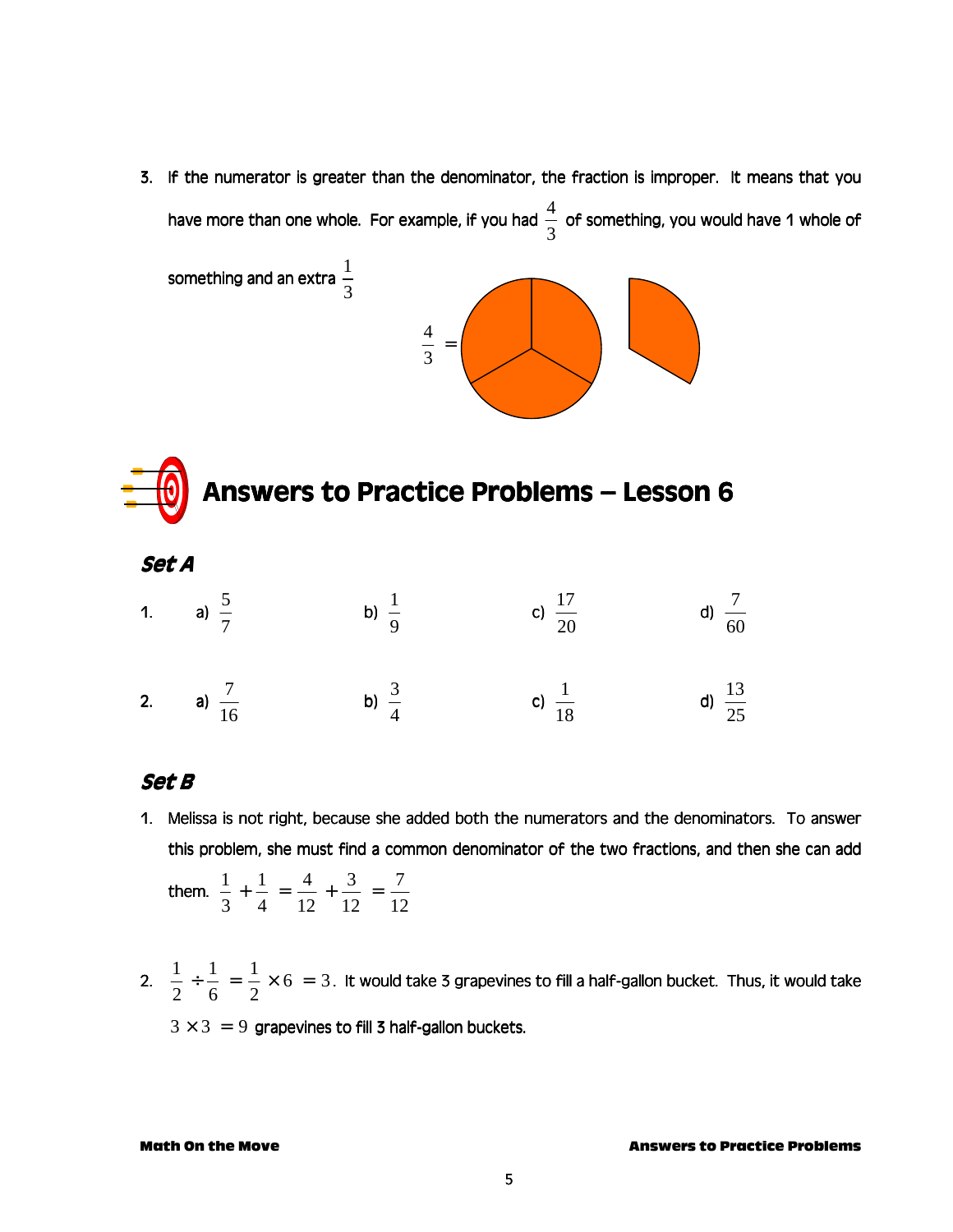**3.**  $9 \div \frac{3}{4} = 9 \times \frac{4}{3} = 12$ 4 3  $\frac{1}{\tau^2}$  = 9  $\times \frac{1}{\tau^2}$  = 12. There would be 12 lots. If the number of acres is doubled, the number of lots would be doubled. Thus, there would be 24 lots of land.

# Answers to Practice Problems - Lesson 7

- Set A
- 1. a)  $2\frac{1}{2} = \frac{5}{2}$ 2 2  $=\frac{5}{2}$  b)  $1\frac{7}{8} = \frac{15}{8}$ 8 8  $=\frac{15}{8}$  c)  $4\frac{14}{15} = \frac{74}{15}$ 15 15  $=\frac{74}{15}$  d)  $\frac{78}{3} = 26$ 3  $=26$ 2. a)  $2\frac{5}{5}$ b)  $\frac{81}{10} = 8\frac{1}{10}$  $= 8 \frac{1}{10}$  c)  $\frac{7}{10}$
- 6 10 10 12 d)  $\frac{48}{35} = 1\frac{13}{35}$ 35 35  $= 1\frac{13}{25}$   $= 13\frac{33}{10}$ 40 40  $= 13 \frac{33}{10}$  f)  $\frac{3}{2} = 1 \frac{1}{2}$ 2 2  $= 1 \frac{1}{2}$

### Set B

- 1.  $3\frac{1}{1} < 3\frac{1}{2} < \frac{15}{1}$ 4 2 4  $<$  3  $\frac{1}{2}$   $<$   $\frac{15}{1}$
- 2.  $3\frac{2}{3} = \frac{11}{3}$   $\frac{11}{3} \div \frac{1}{3} = \frac{11}{3} \times 3 = 11$ 3 3 3 3 3  $=\frac{11}{2}$   $\frac{11}{2} \div \frac{1}{2} = \frac{11}{2} \times 3 = 11$ . No, you only have enough grapes to give to 11 aunts and uncles.
- 3. Usually, multiplying is easier because you do not have to find a common denominator. If a common denominator is already present, then adding is easier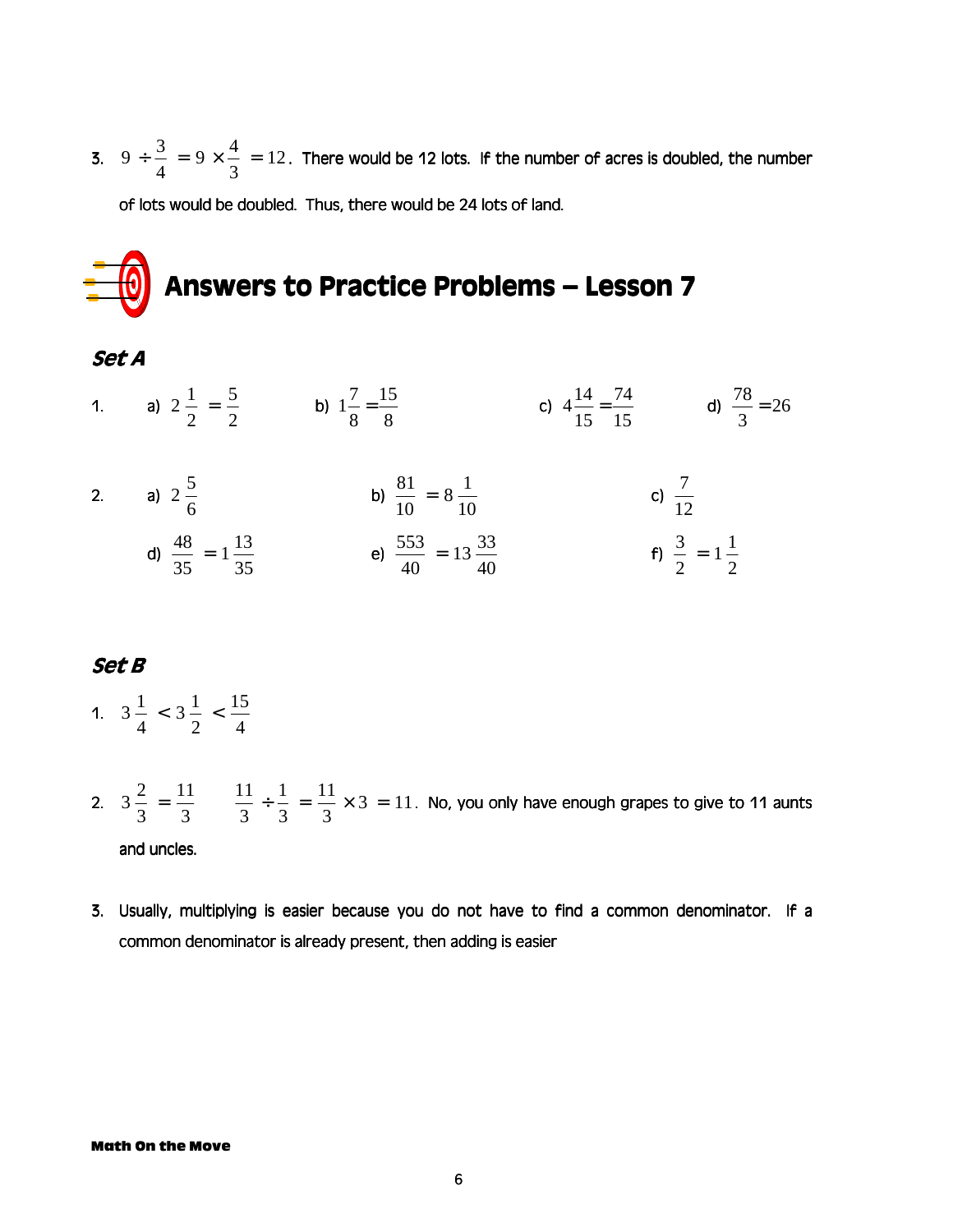

1. Four thousand, seven hundred fifty-six and ten thousand, nine hundred seventy-four hundred

| thousandths.                                                       | $4756 \frac{5487}{ }$<br>50,000 | 237, 805, 487<br>50,000                                     |                                                          |
|--------------------------------------------------------------------|---------------------------------|-------------------------------------------------------------|----------------------------------------------------------|
| 2. a) $3.425 < 6.425$<br>c) $0.001 < 0.01$                         |                                 | b) $1.089 < 1.1$<br>d) $142.284756 > 142.284755$            |                                                          |
| 5. a) $7.43232 \approx 7.43$<br>$1.1111111111 \approx 1.11$<br>d). |                                 | b) $14.267239 \approx 14.27$<br>e) $0.9877654 \approx 0.99$ | c) $9.473 \approx 9.47$<br>f) $3.8 = 3.888 \approx 3.89$ |

#### Set B

- 1. 24971894781.34 32.823743239
- 2. a) 1 quarter =  $$0.25$  b) 4 nickels =  $$0.20$  c) 89 pennies =  $$0.89$  d) 14 dimes =  $$1.40$
- 3. If the number is between 0 and 1, we know the number must be a positive decimal. The smallest number that can be made is .025, because the larger digits at the end of the number have the lowest value. The largest number that can be made is .520, because the larger digits go at the beginning of the number, and have the largest value.

## Answers to Practice Problems - Lesson 9

#### Set A

1. a) 15.064489 b) 9.96 c) 3.745 d) 17.811 e) .34 f) 211 g) 79.04 h) 20.2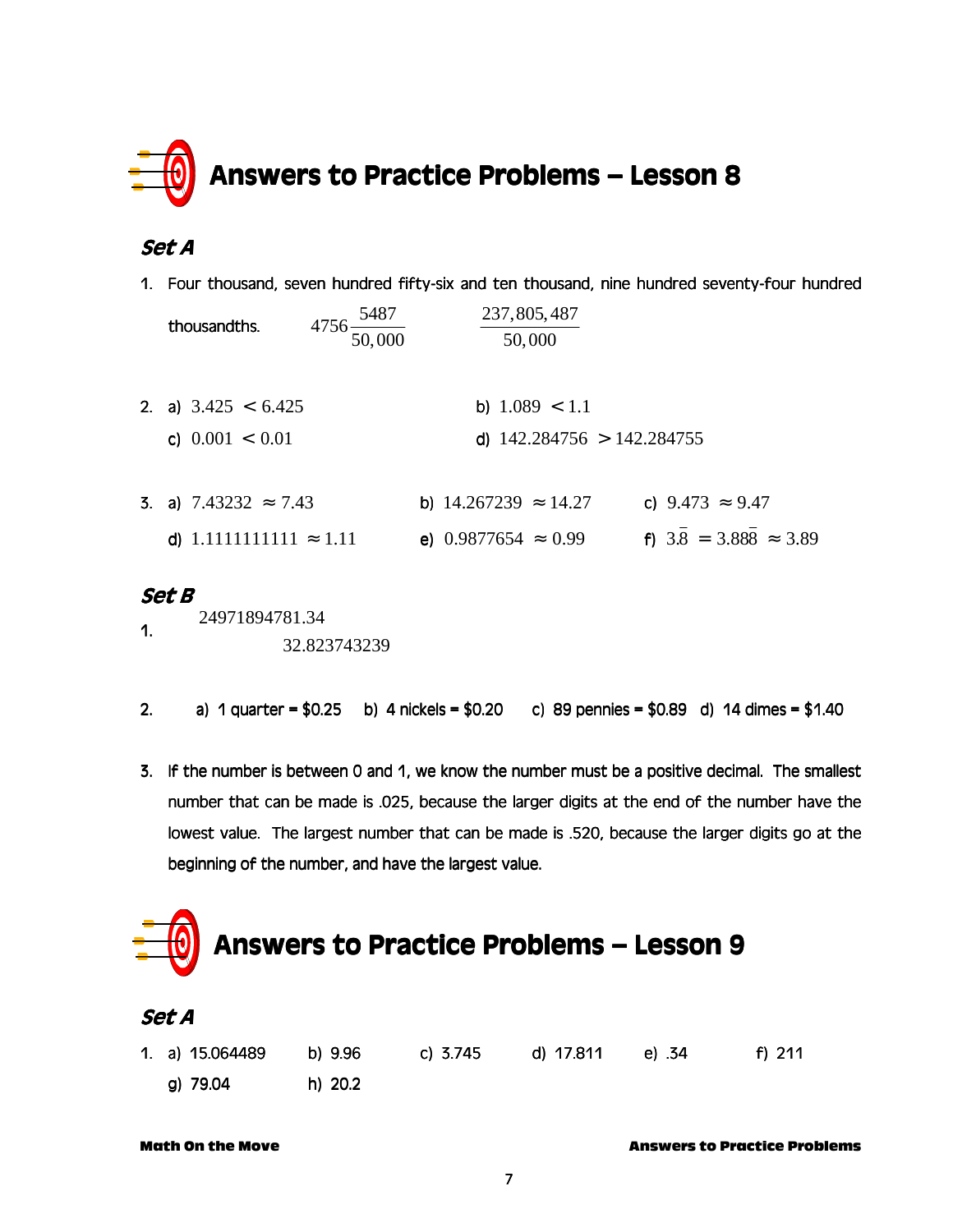1. a) 13, higher b) 7, higher c) 3, higher d) 9, higher

## Answers to Practice Problems - Lesson 10

#### Set A

| $1_{-}$ | a) 3           | b) 11.25   | c) $23.5$   | $d)$ 5   |
|---------|----------------|------------|-------------|----------|
|         | e) 53.01       | f) 1.84    | $g)$ 3.465  | h) 83.82 |
|         | 2. a) 50%      | b) 25%     | c) $27.27%$ | d) 120%  |
|         | e) 16.6%       | f) 87.5%   | g) 120%     | h) 90%   |
|         | 3. a) $16.6\%$ | b) $3.63%$ | c) 90.90%   | d) 37.5% |

### Set B

#### 1. 0, .1, 13% of 5,  $\frac{2}{3}$ , 1 3

- 2. a) Yes. If you save 30% that means you subtract 30% from 100%. In other words,  $100\% - 30\% = 70\%$ 
	- b)  $$4 \times .3 = $1.20$  $$4 - $1.20 = $2.80$  $or$  \$4  $\times$  .7 = \$2.80 The juice will cost \$2.80
	- c)  $$2.80 \times .08 = .224 \approx $.22$  or  $$2.80 \times 1.08 = 3.024 \approx $3.02$  $$2.80 + $22 = $3.02$

The juice will cost \$3.02 after tax.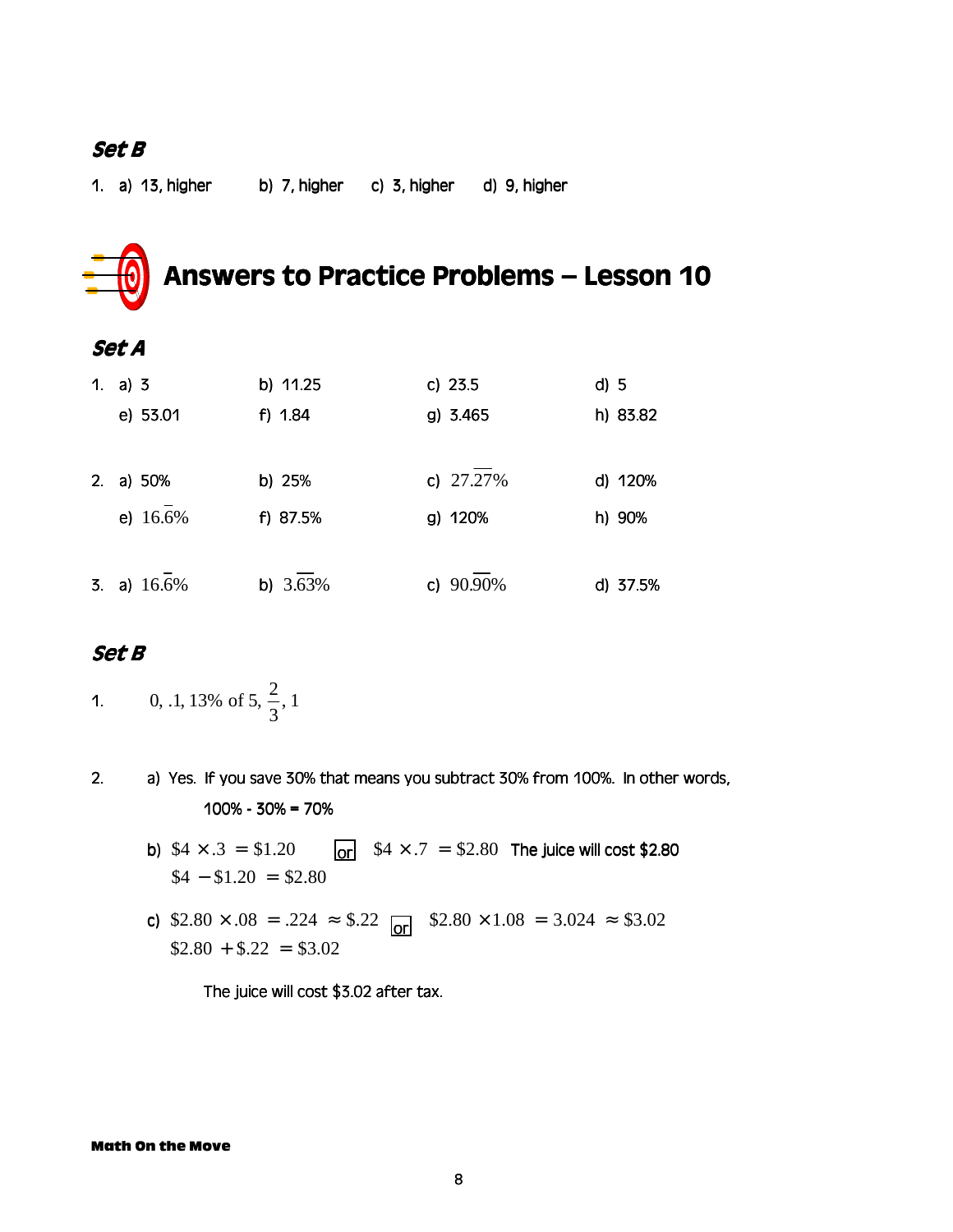

| 1. | a) $x=3$     | b) $n=6$     | c) $z = 19$  |
|----|--------------|--------------|--------------|
|    | d) $r = 108$ | e) $x = 200$ | f) $w = 8$   |
|    | g) $z = -68$ | h) $y = -11$ | i) $t = -57$ |

#### Set B

1. Let  $x =$  the unknown value.  $x \div 6 = 1.5$ .  $x = 9$ 

2. The opposite of the square root is squaring a number.  $\left(\sqrt{x}\right)^2 ~=~ x$ 



### Set A

| 1. a) $5r$    | b) $5a + 3$        | c) $x+3y$   | d) $-3h-1$                           |
|---------------|--------------------|-------------|--------------------------------------|
| 2. a) $x = 4$ | $6(4) + 2(4) = 32$ | b) $y=2$    | $12(2) + 2 = 26$                     |
|               | $24 + 8 = 32$      |             | $24 + 2 = 26$                        |
|               | $32 - 32$          |             | $26 = 26$                            |
| c) $t = 5$    | $2 = \frac{10}{5}$ | d) $p = -1$ | $8(-1) = 7(-1) - 1$<br>$-8 = -7 - 1$ |
|               | $2 = 2$            |             | $-8 = -8$                            |
| e) $k = 13$   | $-2(13) - 4 = -30$ |             |                                      |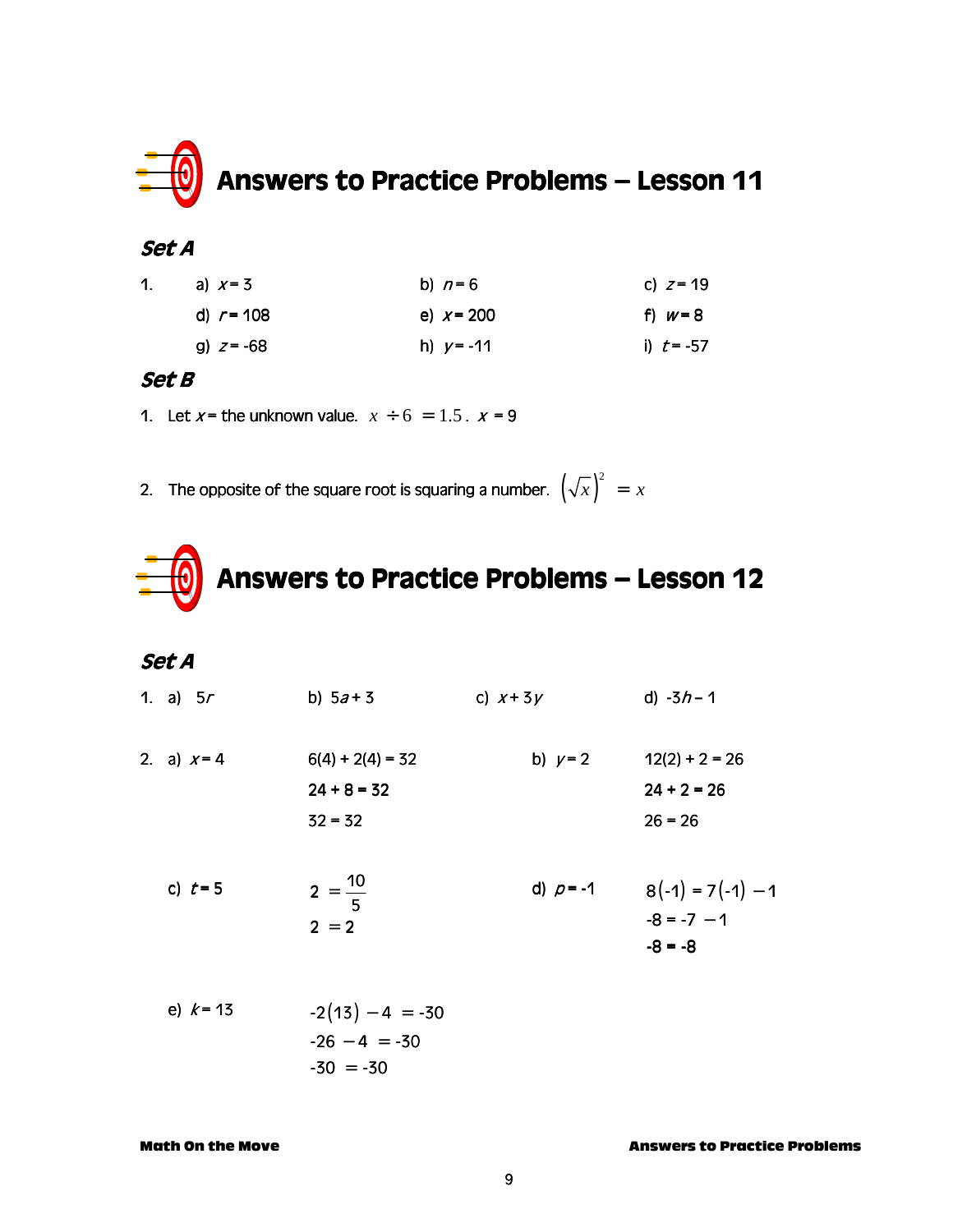3.  $2(12) + 11 = 24 + 11 = 35$ <br>4.  $2(7) + 4(-6) = 14 - 24 = -10$ 

5.  $9^2 - 4(2)(3) = 81 - 24 = 57$ 

#### Set B

1.  $3x - 4 = x + 2$  $2x - 4 = 2$  $2x = 6$  $x = 3$ 2.  $\frac{3a+2-2a-2}{2} = \frac{a}{2} = 1$  $\frac{2a}{a} = \frac{a}{a} = 1$ 

## Answers to Practice Problems - Lesson 13

Set A

| 1. a) $7b$  | b) $9 + b$ |                                  | c) $b - 3$        | d) $3 - b$   |
|-------------|------------|----------------------------------|-------------------|--------------|
| 2. a) $a+3$ |            | b) $4 + 25q$ c) $144x$ (sq. in.) | d) 2 <i>n</i> – 8 | e) $6(n+15)$ |

#### Set B

1. An algebraic expression has no equal sign, while an equation has two algebraic expressions separated by an equal sign.

| 2. Let $a =$ Anita's age now = 4               | $a + 2 + 2a + 2 + 10a + 2 = 58$ |
|------------------------------------------------|---------------------------------|
| $2a =$ Juan's age now = 8                      | $13a + 6 = 58$                  |
| $5(2a) = 10a =$ Father's age now = 40          | $13a = 52$                      |
|                                                | $a = 4$                         |
| 3. $$5 - $4.35 = $.65$ Savannah got \$.65 back | $25x + 10(5 - x) = 65$          |
| Let $x =$ number of quarters = 1               | $25x + 50 - 10x = 65$           |
| $5 - x =$ number of dimes = 4                  | $15x + 50 = 65$                 |
|                                                | $15x = 15$                      |
|                                                | $x = 1$                         |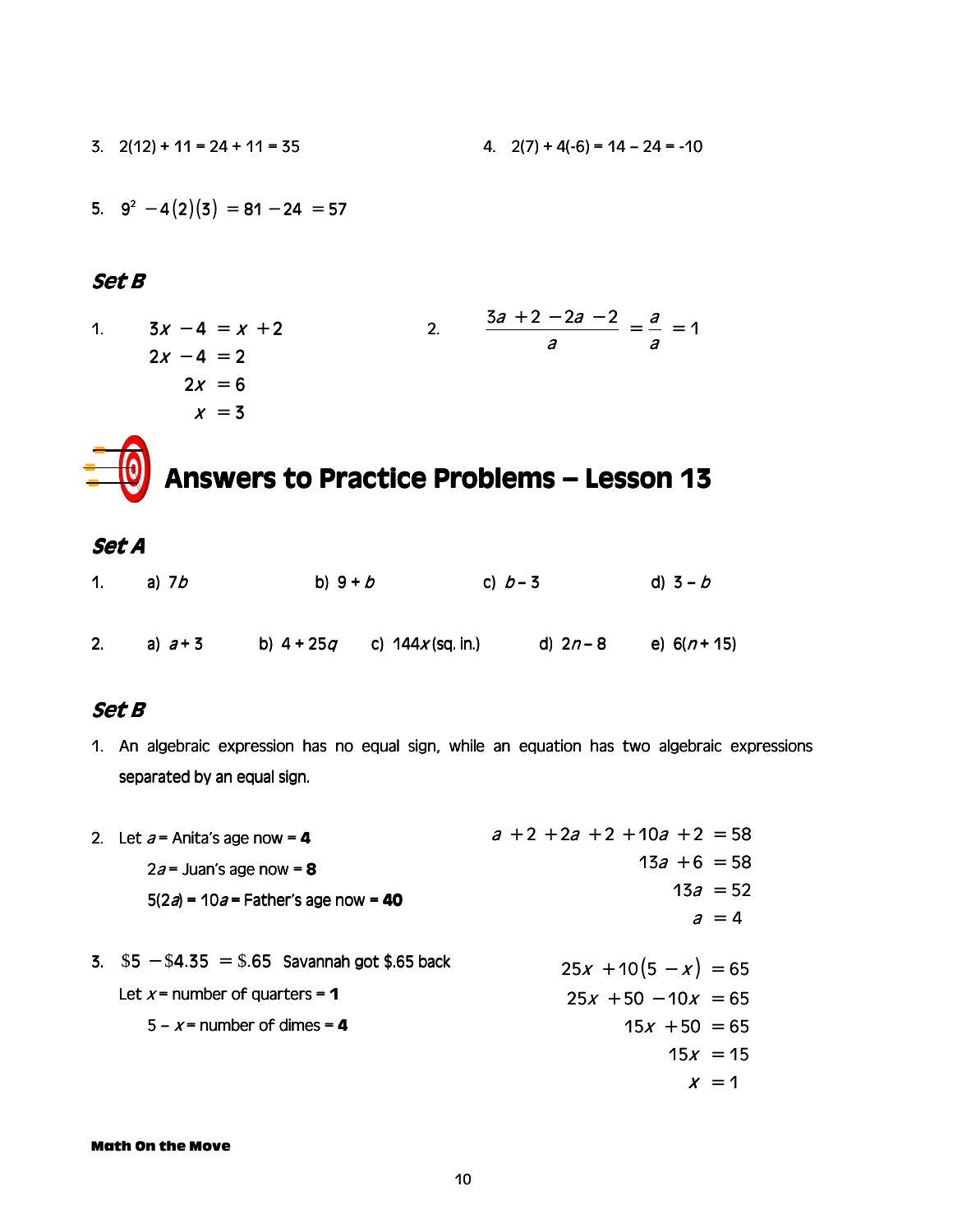

1. 12 ft. = 144 in.

2.  $633,600$  in. = 10 miles

|    | 3. a) $3.8 \text{ m} = .0038 \text{ km}$ | b) $4 \text{ kg} = 4,000,000 \text{ mg}$                                              | c) $12.2$ cL = .00122 hL |  |
|----|------------------------------------------|---------------------------------------------------------------------------------------|--------------------------|--|
|    | d) 53.3 mm = .0000533 km                 | e) $9 g = .9 dag$                                                                     | f) $1.6$ dal = $160$ dl  |  |
| 4. | b) Months<br>a) Years                    | d) Minutes or seconds e) Hours or Minutes<br>c) Weeks                                 |                          |  |
| 5. | a) 15 min. = 900 sec.                    | b) 1 year = $525,600$ min.                                                            |                          |  |
|    | c) $175$ sec. = 2 min. 55 sec.           | d) 1,000,000 $\approx$ 11 days                                                        |                          |  |
|    | 6. $15 \text{ min.} = 900 \text{ sec.}$  | 7. $3 \text{ yr} = 1095 \text{ days}$<br>8. $7 \text{ yr} = 220,752,000 \text{ sec.}$ |                          |  |

### Set B

- 1. Answers may vary. One method would be using shoe size to approximate. Take steps going heel to toe with your feet, and measure how many shoe lengths it would take to go from one end of the court to the other. Another method could use arm spans (fathoms).
- 2. Answers will vary. Take your age in years, and multiply that by 31,536,000. If you want to be more precise, find out how many years and days you've been alive. Take the years, multiply that by 31,536,000. Then, multiply the days by 86,400. Lastly, add those two numbers together, and that is how many seconds you have been alive. (You could get more precise if you find out how many years, days, hours, and minutes you have been alive.)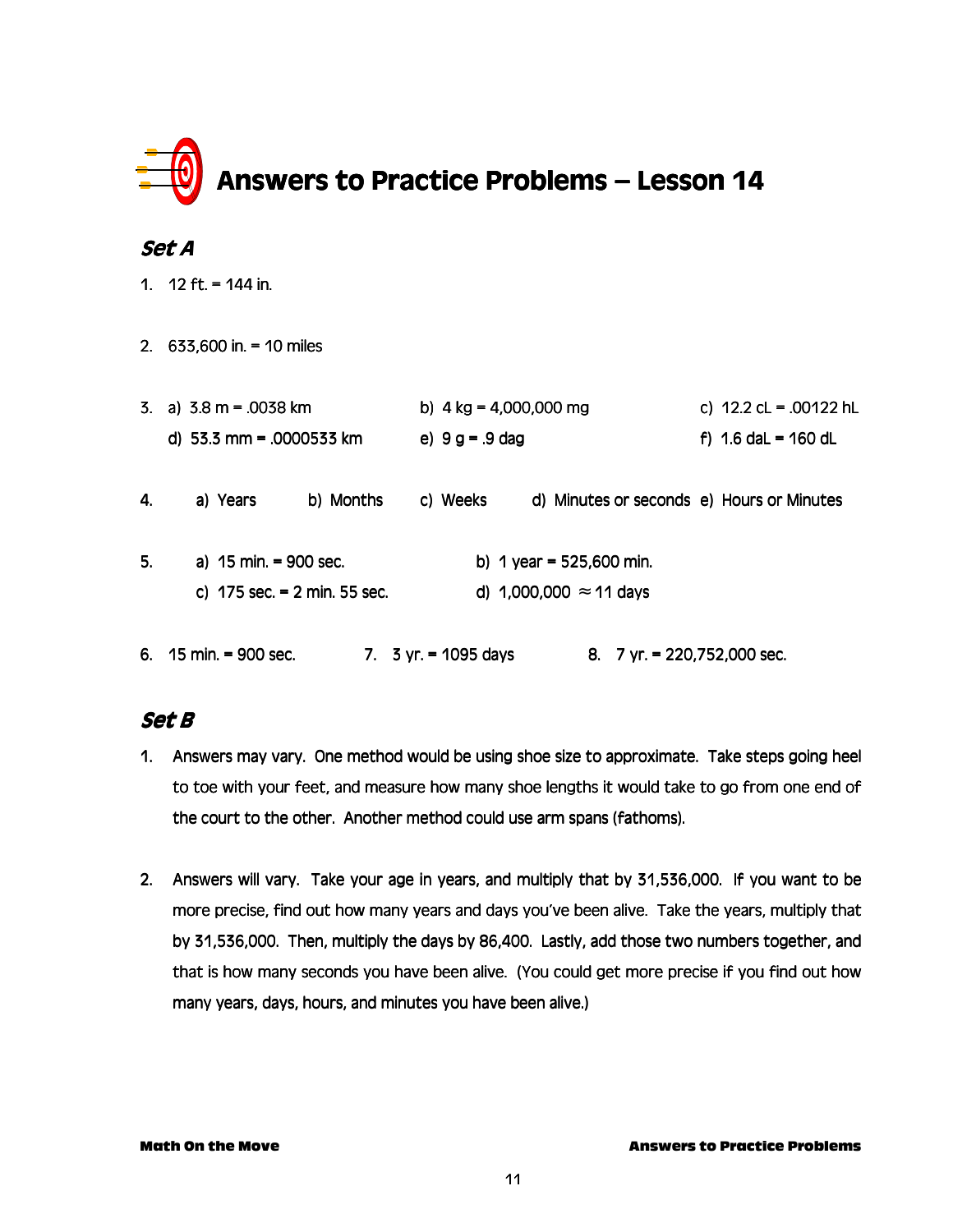- 3. Answers will vary. Take your height in inches, and multiply multiply that by 2.5. That is your height in cm. Take your weight in pounds, and divide that by 2.2. That is your weight in kg.
- 4. Answers may vary. In the United States, a car's speed is measured in miles per hour. This is the rate of the distance traveled (in miles) over the time (in hours) it took for the car to travel that distance. In most other countries, a car's speed is measured in km/hr.
- 5. If Jesús ran the race faster than José, his time had to be less than José's, because his speed was faster than José's. Think of it this way: speed is measured as the following rate,  $speed = \frac{distance}{\sqrt{noise}}$ time  $=$  distance . We can rearrange this equation to solve for time: time  $=$  distance speed  $=$   $\frac{arctan 1}{1}$ . Since both runners ran the same distance, we will let  $d =$  the distance they ran. We will also let  $s$  = the speed that José ran the race. Since Jesús was four times faster, his speed is 4s. José's time can be represented by the following equation.

$$
t = \frac{d}{s}
$$

Jesús's time can be represented by this equation.

$$
t'=\frac{d}{4s}
$$

Thus, Jesús's time is  $\frac{1}{2}$ 4 of José's time. In other words, Jesús ran the race in  $24 \times \frac{1}{2} = 6$  min. 4  $x - 6$  min.

## **Q** Answers to Practice Problems – Lesson 15

Set A

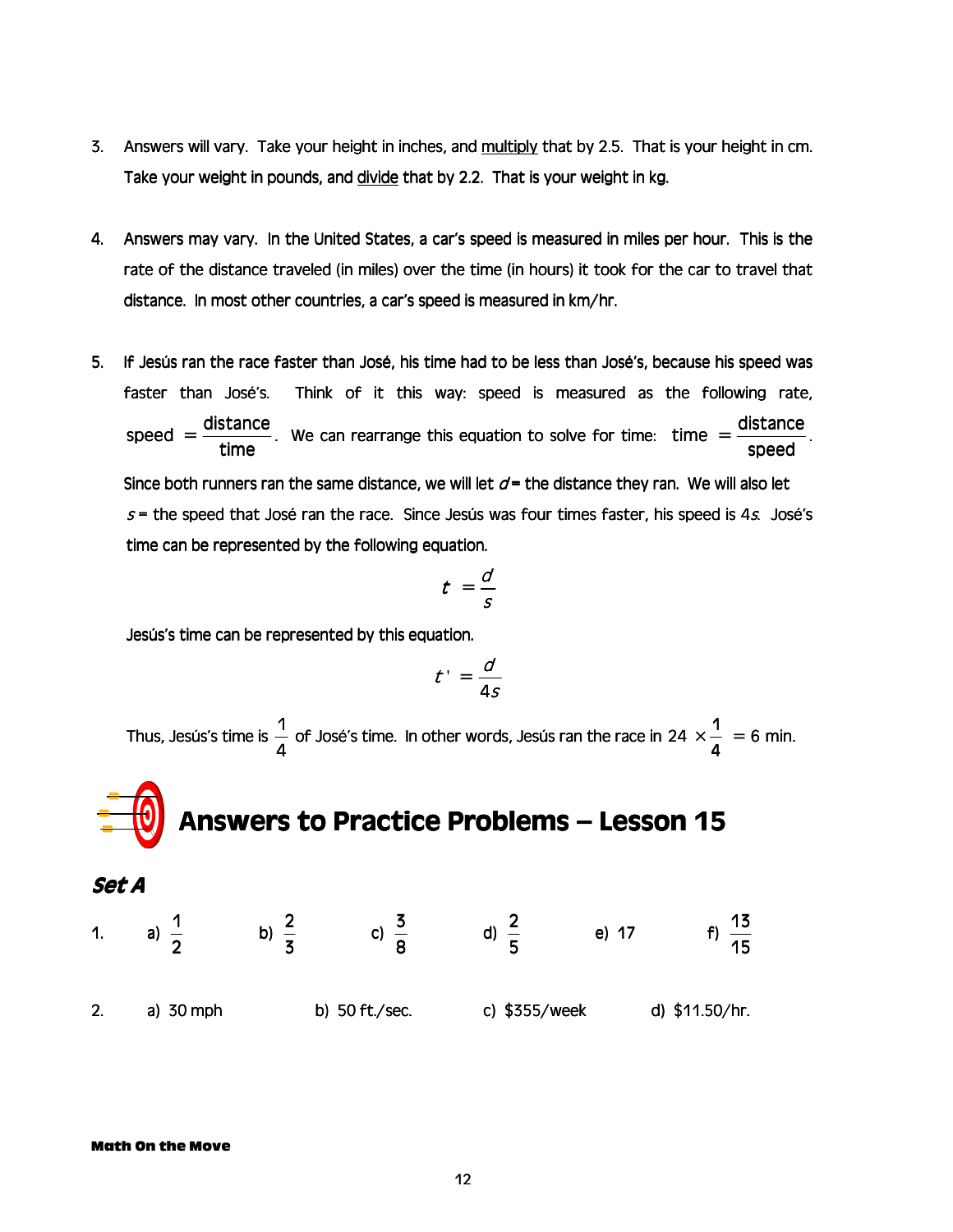1. 
$$
\frac{40 \text{ yd.}}{4.4 \text{ sec}} \left( \frac{3600 \text{ sec.}}{1 \text{ hr.}} \right) \left( \frac{1 \text{ mi.}}{1760 \text{ yd.}} \right) \approx 18.6 \text{ mph}
$$

2. red : white : blue = 1 : 2 : 4 = 1x : 2x : 4x.  $x + 2x + 4x = 175$  $7x = 175$  $x = 25$ 

There are 25 red marbles,  $2(25) = 50$  white marbles, and  $4(25) = 100$  blue marbles.

## Answers to Practice Problems – Lesson 16

### Set A

| 2. $w = 99$ | $3. z = 32$ | $\overline{4}$ . | $\frac{a+5}{20} = \frac{a}{15}$ |
|-------------|-------------|------------------|---------------------------------|
|             |             |                  | $15(a + 5) = 20a$               |
|             |             |                  | $15a + 75 = 20a$                |
|             |             |                  | $75 = 5a$                       |
|             |             |                  | $15 = a$                        |
|             |             |                  |                                 |

#### Set B

| 1. | length<br>weight | 8.5<br>$=$ $\frac{10}{10}$<br>A 10 cm length of cable weighs 61.18 g.<br>52<br>X |
|----|------------------|----------------------------------------------------------------------------------|
|    |                  | $8.5x = 520$<br>$x \approx 61.18$                                                |
| 2. | men<br>women     | 3600<br>6<br>There are 3000 women in the class.<br>5<br>X                        |
|    |                  | $6x = 18,000$                                                                    |
|    |                  | $x = 3000$                                                                       |
|    | 14 in.           |                                                                                  |

3.  $\frac{14 \text{ in.}}{121 \text{ s}} \approx .3 \text{ in./hr.}$ 48 hr. ≈ .3 in./hr.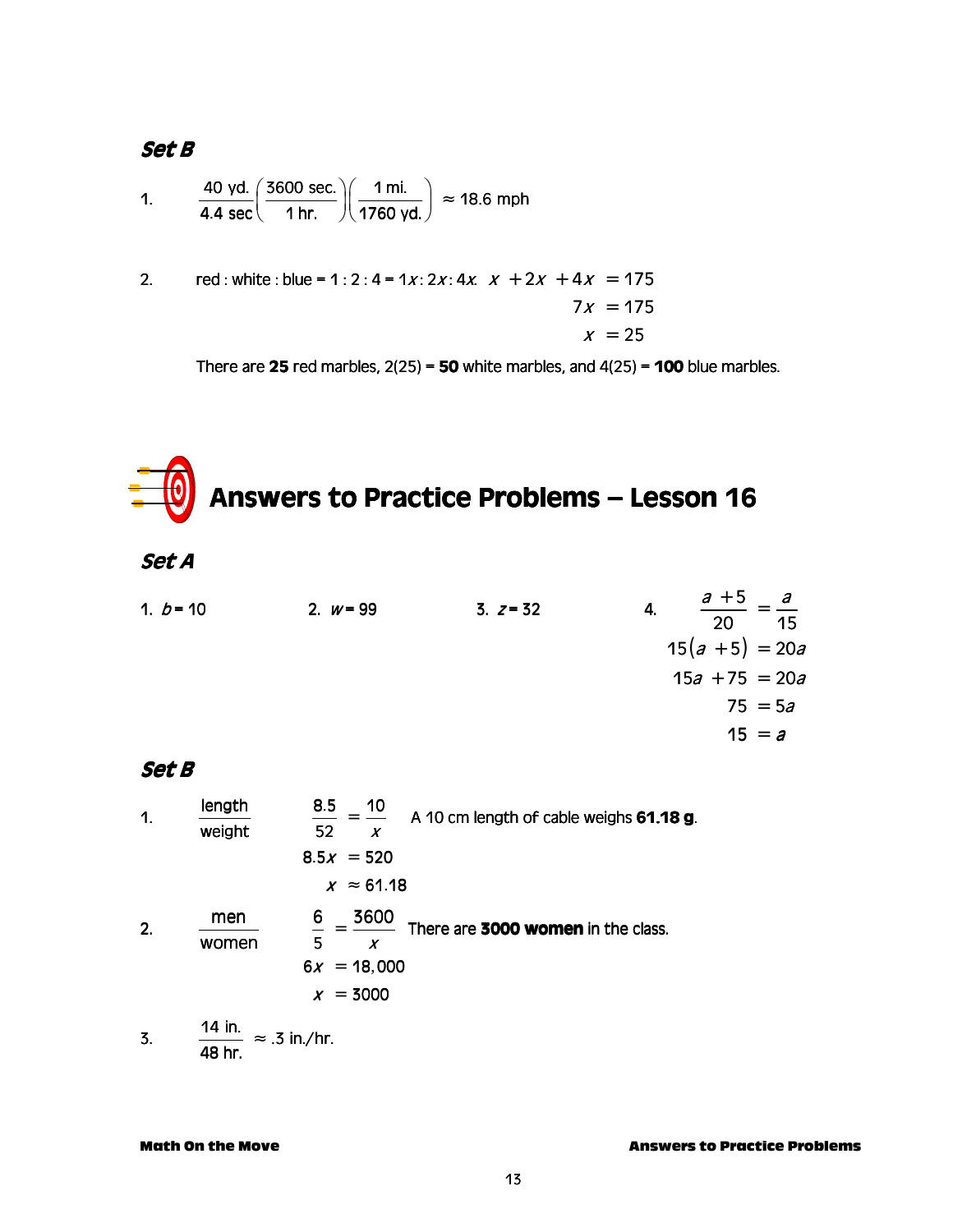4. 
$$
7\frac{1}{2}
$$
 hr.  $\left(\frac{60 \text{ min.}}{1 \text{ hr.}}\right)$  = 450 min.  $\frac{450}{25}$  = 18. The doctor can see **18 patients**.  
\n**Answers to Practice Problems – Lesson 17**  
\n**Set A**

- 1. a) Acute angle b) Right angle c) Obtuse angle d) Straight angle
- 2. In the diagram,  $l \parallel m$ ,  $k \perp m$ , and  $k \perp l$ . Vertical angles are:  $\measuredangle BDC \cong \measuredangle GDE$ ,  $\angle$ *CDG*  $\cong$   $\angle$ *BDE*,  $\angle$ *GJI*  $\cong$   $\angle$ *KJL*,  $\angle$ *GJI*  $\cong$   $\angle$ *ZDGE*,  $\angle$ *DGI*  $\cong$   $\angle$ *EGJ*,  $\angle$ *DEG*  $\cong$  ∠*AEF*, ∠*DEA*  $\cong$  ∠*GEF*

1. Answers will vary.

## Answers to Practice Problems - Lesson 18

#### Set A

- 1. a) True b) False c) True d) True e) True
- 2. a) Polygon, quadrilateral, parallelogram, rhombus, rectangle, and square
	- b) Polygon, quadrilateral, trapezoid, and isosceles trapezoid
- 3. a) Perimeter = 44 units Area = 121 square units
	- b) Perimeter = 30 units  $Area = 50$  square units
	- c) Perimeter = 32 units  $Area = 45$  square units
	- d) Perimeter = 24 units  $\overline{A}$  Area = 24 square units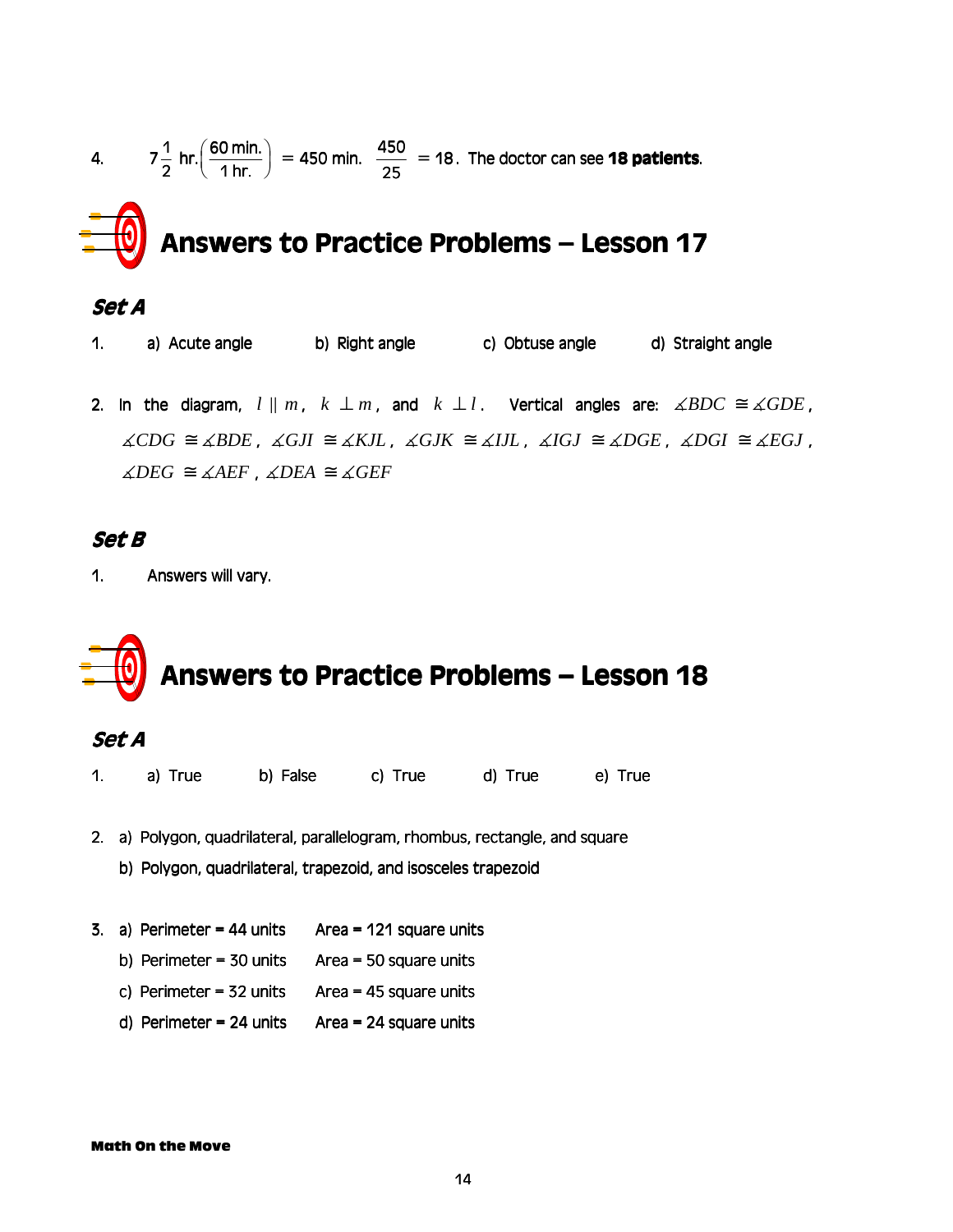

Set B1.  $A = 16$  $P = 16$ 4

 $P = 4s$  We want area and perimeter to be equal  $(P = A)$ . So, we will substitute for P and A. = =  $P = 4s$  $A = s^2$ 4  $4\frac{1}{2} = 5^2$  $4 = s$ s s

2. The **base is 10** and **height is 5** 
$$
A = bh
$$
 If the base is twice the height, 
$$
50 = (2h)h
$$

$$
b = 2h
$$
 then  $b = 2h$ . So, we will  
substitute 2h for b in the area  
formula, and 50 for A.
$$
\sqrt{25} = \sqrt{h^2}
$$

$$
5 = h
$$

$$
10 = 2h = b
$$

3. The area of the smaller rectangle is 320 mm<sup>2</sup>, and the area of the larger rectangle is 500 mm $^2$ .  $\sqrt{400} = \sqrt{x^2}$ 16 25 400  $20 = x$ x x x = =

Answers to Practice Problems – Practice Problems – Lesson 19 Lesson 19 19

### Set A

- 1. a) The missing angles are both  $45^\circ$ . It is a right, isosceles triangle.
	- b) The missing angle is  $33^\circ$ . It is an acute, scalene triangle.

| a) No | b) Yes, obtuse               | c) No         |
|-------|------------------------------|---------------|
|       | d) Yes, right e) Yes, obtuse | f) Yes, right |

Math On the Move Answers to Practice Problems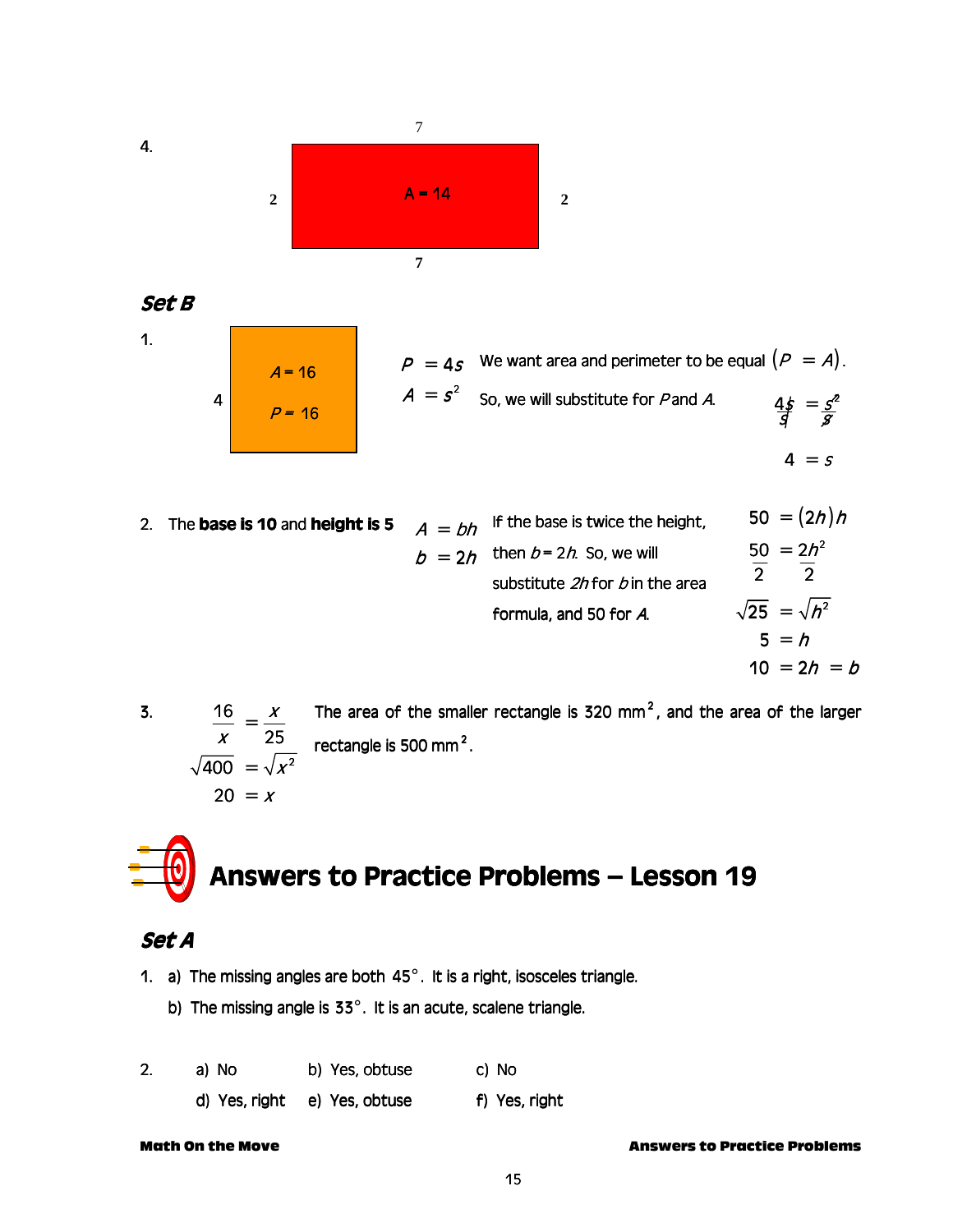- 1. You cannot create a right equilateral triangle  $(3 \times 90^\circ = 270^\circ)$ . Each angle in an equilateral triangle is  $60^{\circ}$  (3  $\times$  60 $^{\circ}$  = 180 $^{\circ}$ ).
- 2. True. The right angle is 90°. Since the three angles must sum to 180°, and 180° 90° = 90°, the other two angles have to add up 90 $^{\circ}$ . This is the definition of complementary angles.
- 3.  $6^2 + 8^2 = 36 + 64 =$ =  $6^2 + 8^2 = 36 + 64 = 100$  $100 = 10$ K Use Pythagorean Theorem Add three zeros. Dominick is **10,000 ft**. from the plane. This is the method without using mental math. Notice the answer is the same. 8000 ft. 6000 ft. 6000 ft.  $a^2 + b^2 = c^2$

 $6000^2 + 8000^2 = 36,000,000 + 64,000,000 = 100,000,000$  $100,000,000 = 10,000$ 

# Answers to Practice Problems - Lesson 20

Set A

- 1.  $A = \frac{1}{2}(3)(4) = 6$  $A = \frac{1}{2}(3)(4) = 6$  square units 2.  $A = \frac{1}{2}(5)(7) = 17.5$ 2  $A = -(5)(7) = 17.5$  square units
- 3.  $A = \frac{1}{2}(17)(15) = 127.5$ 2  $A = -(17)(15) = 127.5$  square feet

4) 
$$
10 = \frac{1}{2}(b)(4)
$$
  
\n $10 = 2b$   
\n5)  $48 = \frac{1}{2}(12)(h)$   
\n $48 = 6h$   
\n6)  $48 = 6h$   
\n8)  $6 + 1 = h$ 

6) 25 hm 25 hm ) hm 7) 7 ft. ft. ft. 8) 27 mi. 27 mi. mi.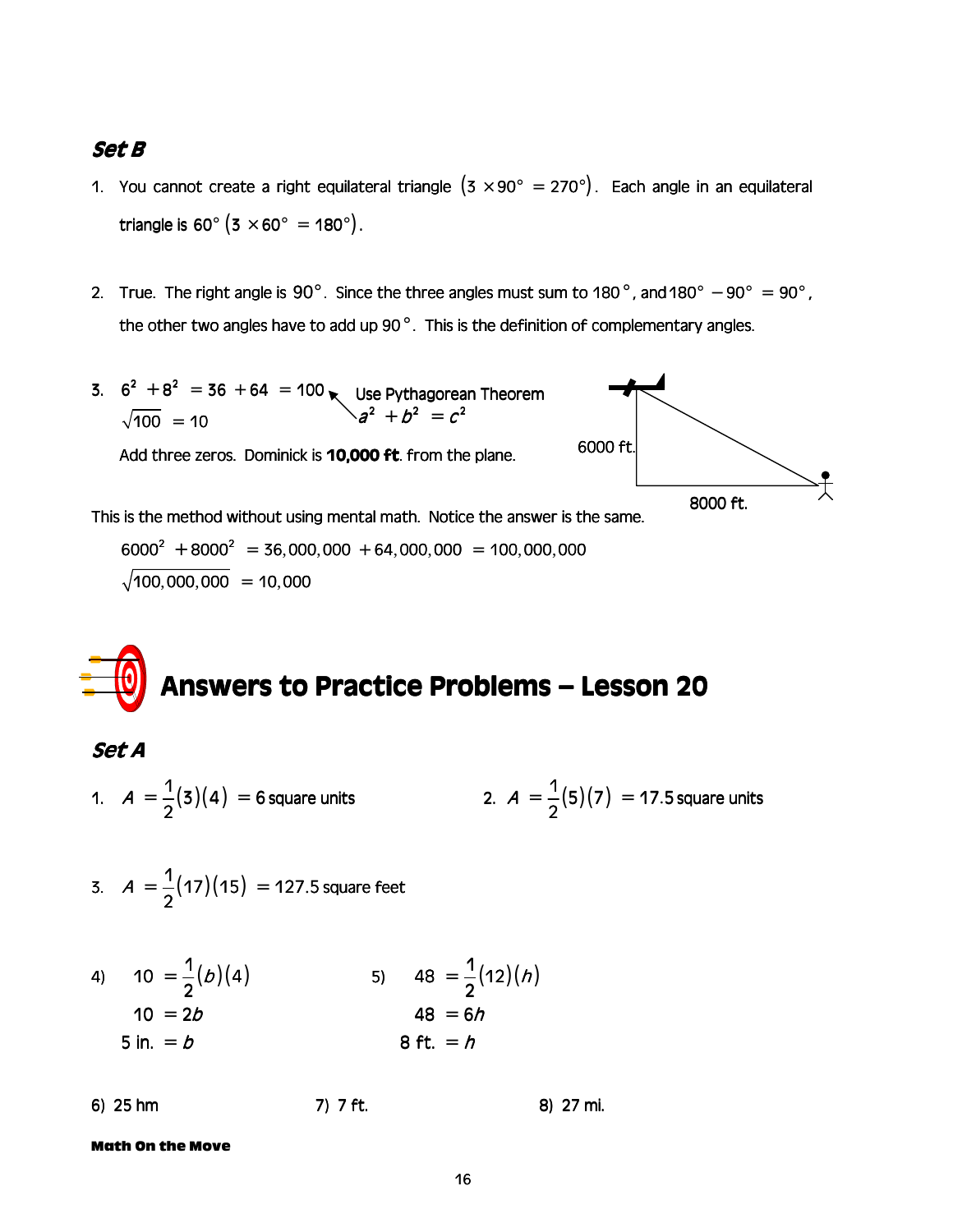| 9) $z = 10$ mi. | 10) $x = 14$ cm | 11) Each side is 26 units |
|-----------------|-----------------|---------------------------|
|-----------------|-----------------|---------------------------|

| 12) | 15<br>s.<br>$- = -$<br>20 3 | 13) | -10<br>5<br>$- = -$<br>$3 \quad s$ |
|-----|-----------------------------|-----|------------------------------------|
|     | $45 = 20s$                  |     | $5s = 30$                          |
|     | $2.25 = s$                  |     | $s = 6$                            |

1. Answers may vary. The two quadrilaterals have right angles at each vertex, but the corresponding sides are not proportional.



- 2. Both proportions work. When you cross multiply you end up with the same number attached to the z, and the same number on the other side of the equal sign. The solution is  $z = 29.75$
- 3. Add up all the sides and set that equal to the perimeter.  $x + x + x + 1 = 16$





### Set A

- 1. a)  $\overline{AB}$  b)  $\overline{OA}$ ,  $\overline{OB}$ ,  $\overline{OC}$ , and  $\overline{OD}$
- 2. a) 12 mm b) 6 mm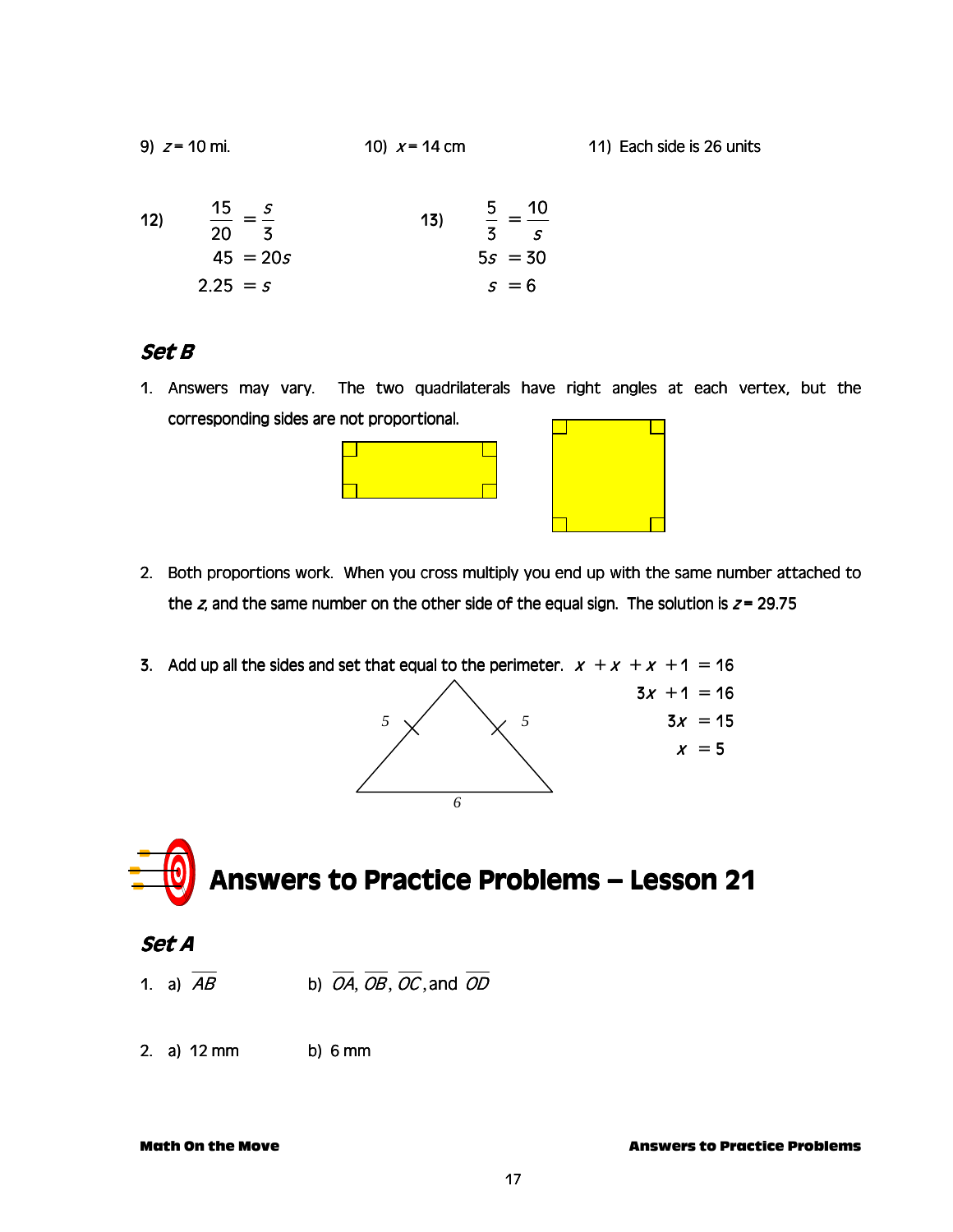- 3. a) Area =  $9\pi$  km<sup>2</sup>  $\approx$  28.3 km<sup>2</sup> Circumference =  $6\pi$  km  $\approx$  18.8 km b) Area =  $12.25\pi$  sq. in.  $\approx$  38.5 sq. in. Circumference =  $7\pi$  in.  $\approx$  22.0 in.
- 4. Danny did not square 10, he doubled it. He also forgot to include the units. The actual area of the circle is  $100\pi$  m<sup>2</sup>  $\approx 314$  m<sup>2</sup>.

- 1. The area of the whole pizza is  $36\pi \approx 113.04$  sq. in. So, the area of on slice is  $113.04 \div 8 = 14.13$  sq. in.
- 2. To find the area of the shaded ring, find the area of the larger circle and subtract the area of the smaller circle.  $9^2\pi$  –  $6^2\pi$  =  $81\pi$  – 36 $\pi$   $\approx$  141.3 square units

## Answers to Practice Problems - Lesson 22

#### Set A

- 1. Prisms and cylinders have two bases.
- 2. The length of all the edges of a cube are the same. (the length, width, and height are all the same).

3. a) 
$$
8 \times 11 \times 5.5 = 484 \text{ ft.}^3
$$
  
b)  $\left(\frac{1}{2} \times 8 \times 5\right) \times 2 = 40 \text{ m}^3$   
c)  $\frac{1}{3} (10^2 \pi) 30 \approx 3140 \text{ mm}^3$   
d)  $\frac{1}{3} \left(\frac{1}{2} \times 12 \times 18\right) 32 = 1152 \text{ cm}^3$ 

#### Set B

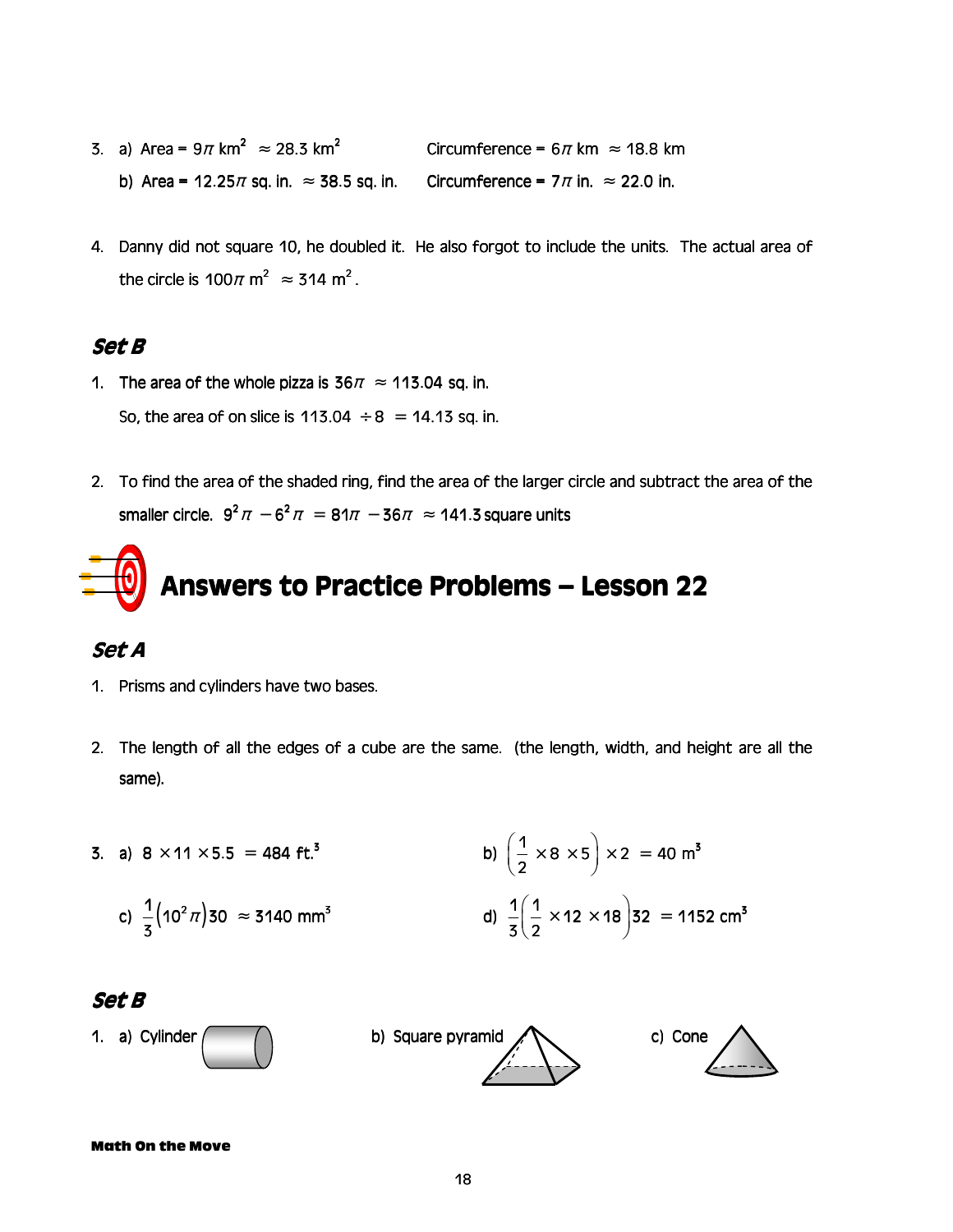2. A sphere has no base.



3. The length of the edge is 4.  $4 \times 4 \times 4 = 64$